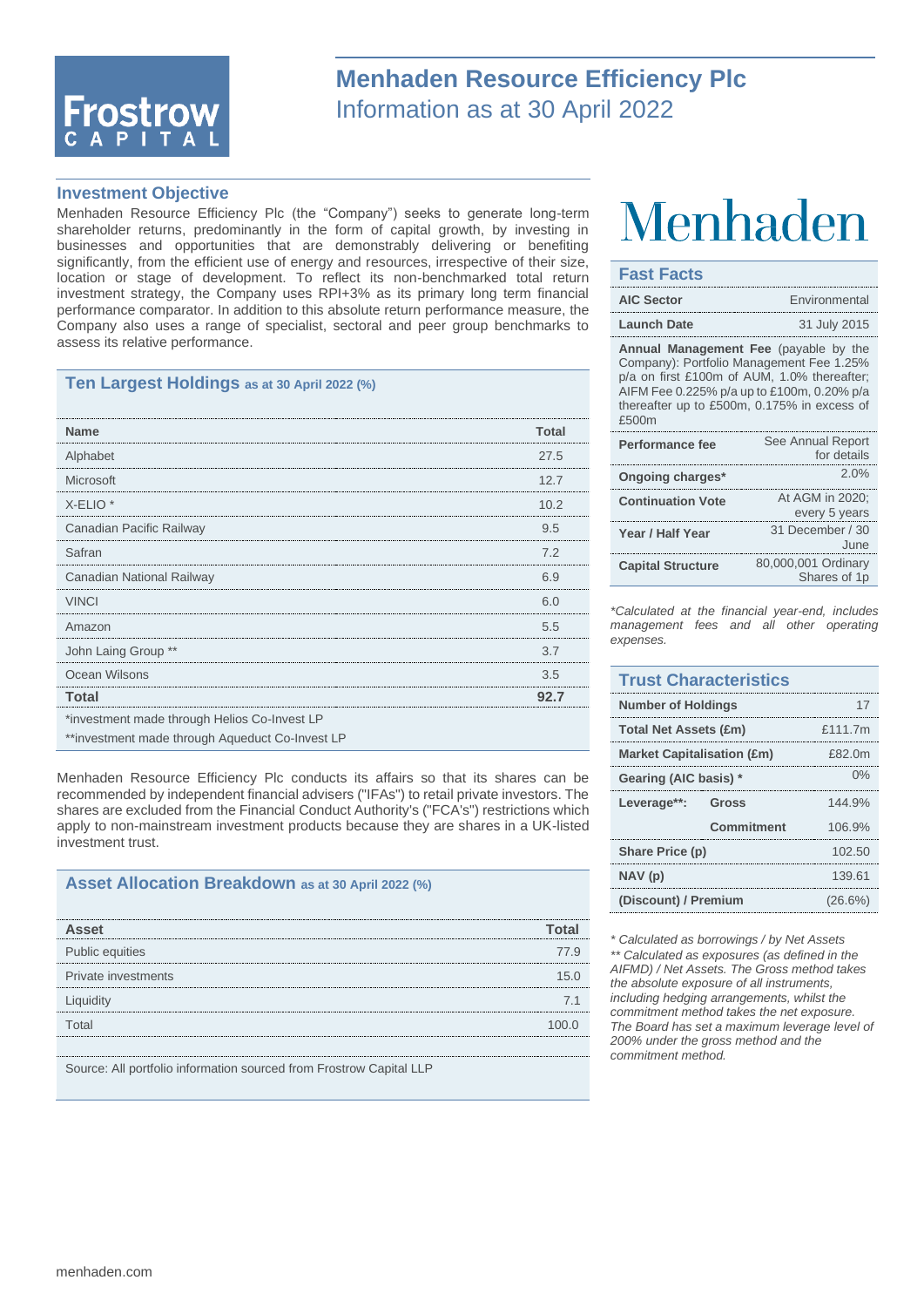# **Frostrow**

## **Menhaden Resource Efficiency Plc** Information as at 30 April 2022

#### **Geographical Breakdown as at 30 April 2022 (%)**

| <b>Asset</b>                                                                                   |      |
|------------------------------------------------------------------------------------------------|------|
| US                                                                                             | 47.6 |
| Europe                                                                                         | 22.9 |
| Canada                                                                                         | 15.5 |
| lΙK                                                                                            | 3.5  |
| <b>Emerging Markets</b>                                                                        | 34   |
| Liquidity                                                                                      | 7.1  |
| Total                                                                                          |      |
| Source: All portfolio information sourced from Frostrow Capital LLP. Geographic classification |      |

based on location of primary economic activity

#### **Standardised Discrete Performance (%)**

| Percentage<br>Growth | 1 month  | YTD.      | 1 Year   | 3 Years  | 5 Years | <b>Since</b><br>Inception |
|----------------------|----------|-----------|----------|----------|---------|---------------------------|
| <b>NAV</b>           | $-8.1\%$ | $-10.3\%$ | $-2.6\%$ | 39.5%    | 60.9%   | 44.5%                     |
| <b>Share Price</b>   | $-4.7\%$ | $-8.5\%$  | $-0.5%$  | 29.1%    | 64.9%   | $1.4\%$                   |
| Index^               | $1.3\%$  | 2.6%      | $12.2\%$ | $24.1\%$ | 39.5%   | 51.6%                     |

Past performance is not a guide to future performance. The value of investments and the income from them may fall as well as rise and is not guaranteed. An investor may receive back less than the original amount invested.

Source: Morningstar/Frostrow.

^ RPI +3%, and the data is quoted on a month lag.

#### **Commentary**

During April, the Company's net asset value ('NAV') per share was down 8.1%, the share price was down 4.7%, while the RPI+3% was up 1.3%.

Our public equities portfolio fell over the month and reduced our NAV by 7.5%.

**Alphabet** was the largest detractor, reducing our NAV by 3.9%. The company's Search business continues to perform strongly, aided by the ongoing recovery of retail and travel, but growth at YouTube slowed and Google Play suffered from changes to its pricing model. **Amazon** shares fell during the month, detracting 1.2% from our NAV. Financial performance at the company's Retail business continues to be negatively affected by higher costs. We expect the management team to make progress in raising productivity over the remainder of the year. Meanwhile the Amazon Web Services Cloud business continues to perform strongly, with growth rates and margins remaining robust.

The other major detractors were **Microsoft**, **Canadian Pacific** and **Canadian National**, which reduced our NAV by 0.7%, 0.6% and 0.5% respectively. Microsoft reported good quarterly results and provided guidance for double digit growth in its next financial year. Both Canadian railroads suffered from a difficult winter period due to weather conditions but have recovered well and expect to continue gaining momentum through the year.

We fully exited our position in **Charter Communications** before the company reported quarterly results, with most of the sales executed at the start of the month. With the company facing increasing competition, we believe the range of outcomes has widened and have decided to pursue other opportunities, which we believe offers a better balance of risk and reward. In this vein, we incrementally added to our holding in **Canadian National** and reopened a position in Union Pacific, equivalent to 1% of NAV.

Finally, the depreciation of sterling resulted in an increase in the sterling value of our Euro and US Dollar assets. This impact was partly offset by our currency forward hedges which currently amount to approximately half of our Euro and US dollar exposures, and decreased our NAV by 1.9% on a standalone basis.

| <b>Codes</b>                   |                      |  |
|--------------------------------|----------------------|--|
| Sedol                          | BZ0XWD0              |  |
| <b>ISIN</b>                    | GB00BZ0XWD04         |  |
| <b>Legal Entity Identifier</b> |                      |  |
|                                | 2138004NTCUZTHFWXS17 |  |
| <b>Bloomberg</b>               | <b>MHNLN</b>         |  |
| Epic                           | <b>MHN</b>           |  |

#### **Investment Policy**

The Company's investment objective is pursued through constructing a convictiondriven portfolio consisting primarily of direct listed and unlisted holdings across different asset classes and geographies. The Company invests, either directly or through external funds, in a portfolio that is comprised predominantly of a combination of listed equities and private equity investments. The flexibility to invest across asset classes affords the Company two main benefits: 1) It enables construction of a portfolio based on an assessment of market cycles; and 2) It enables investment in all opportunities which benefit from the investment theme. It is expected the portfolio will comprise approximately 15 to 30 positions.

The portfolio will be predominantly focused on investments in developed markets, though if opportunities that present an attractive risk and reward profile are available in emerging markets then these may also be pursued. While many of the companies forming the portfolio are headquartered in the UK, USA or Europe, it should be noted that many of those companies are global in nature so their reporting currency may not reflect their actual geographic or currency exposures. Subject to any applicable investment restrictions contained in the Listing Rules from time to time, the Company will not make an investment if it would cause a breach of any of the following limits at the point of investment: 1) no more than 20% of the Company's gross assets may be invested, directly or indirectly through external funds, in the securities of any single entity; and, 2) no more than 20% of the Company's gross assets may be invested in a single external fund.